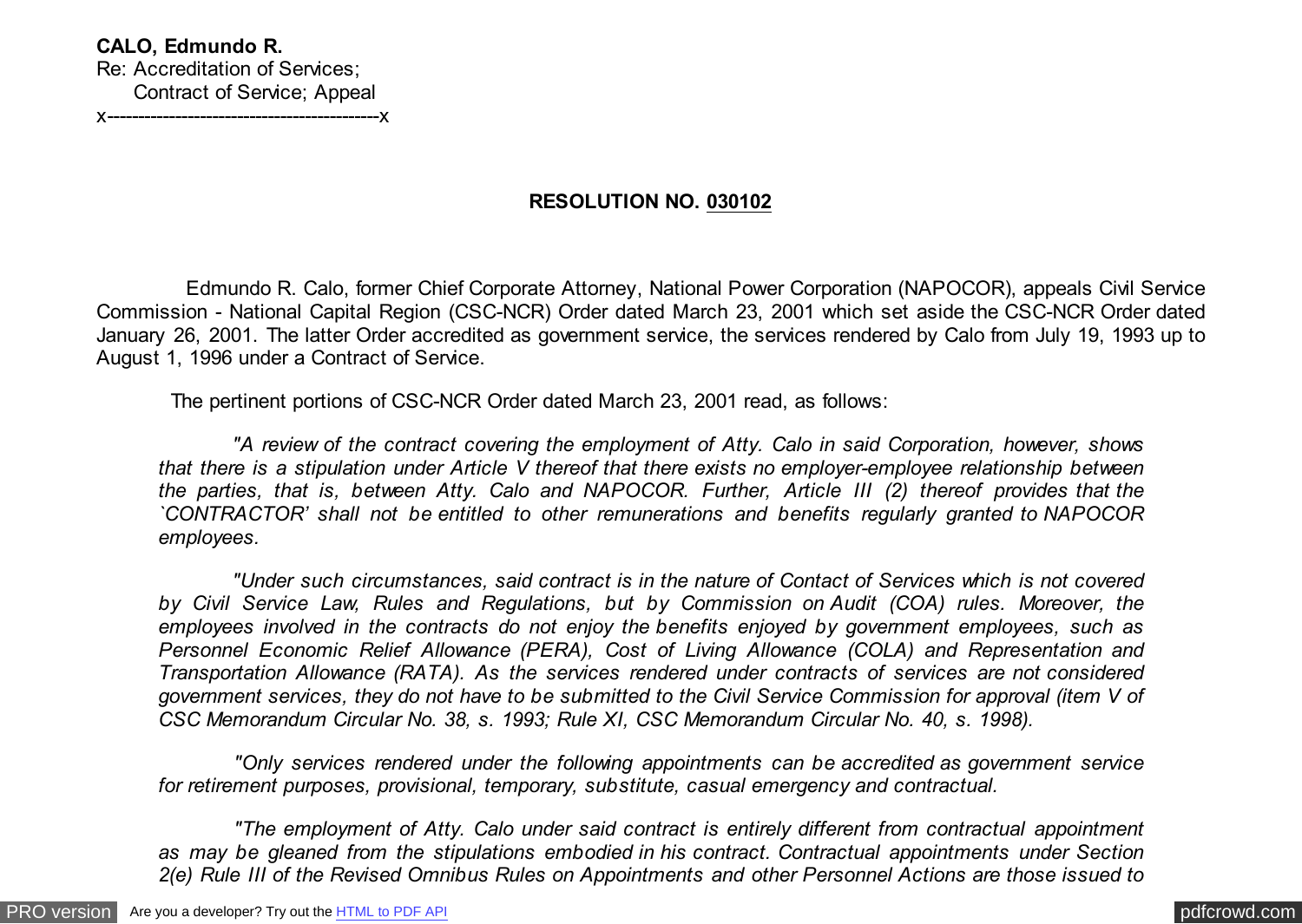*a person who shall undertake a specific work or job for a period not exceeding one (1) year. The appointing authority shall indicate the inclusive period covered by the appointment for purposes of crediting services.*

 *"Considering that the services rendered by Atty. Calo were pursuant to Contract of Services, the same are not and cannot be considered as government service. The request, therefore, for the accreditation of said services should be denied.*

 *"WHEREFORE, the Order dated January 26, 2001 accrediting the services of Atty. Edmundo R. Calo from July 19, 1993 to August 1, 1996 is hereby set aside."*

In his appeal, Calo represents, as follows:

## *"ASSIGNMENTS OF ERROR*

*"The CSC, a quo, gravely erred in citing as basis of its reversal order the stipulation of the contract which states `no employer-employee relationship between the parties'.*

*"That the appellant does not enjoy the benefits enjoyed by government employees, such as PERA, COLA and RATA.*

## *"ARGUMENTS*

 *"Appellant cannot fathom why the CSC Region IV (sic), insisted, despite of its knowledge of the case of Mr. Manaros B. Boransing whose services were accredited by the Commission in its Resolution No. 962566 dated April 11, 1996, as well as the recent case of Gregorio Palma Gil versus National Power Corporation and Civil Service Commission, CA-G.R. SP No. 48272, both officials of NPC whose consultancy contracts despite of the similar provision of `no employeremployee' in their service contracts were declared and considered as government services because of the `power of control as the ultimate factor in determining the existence of employer-employee relationship is evident in the case at bar'. (Underscoring supplied)*

 *"The aforenamed NPC official (Gregorio Palma Gil) was an office-mate of the appellant. All that Gregorio Palma Gil had performed as his official duties at NPC were similarly performed by the appellant even more than that. The appellant like Palma Gil is a lawyer assigned first at the Office of the General Counsel, Contracts Review Department, then at the Bids and Contracts Management Department. The appellant was required to report an 8-5 official duties, subject to supervision, and his performances, to be reviewed by his superior, the General Counsel, and even rated every semester of his performances. (Copies attached as ANNEX `H', `H-1' and `H-2'). He was assigned to several Technical Working Groups in the review of bids and contracts where the output are reported to the Contract Awards Committee who will further review, reverse, set aside or approve the reports of the former.*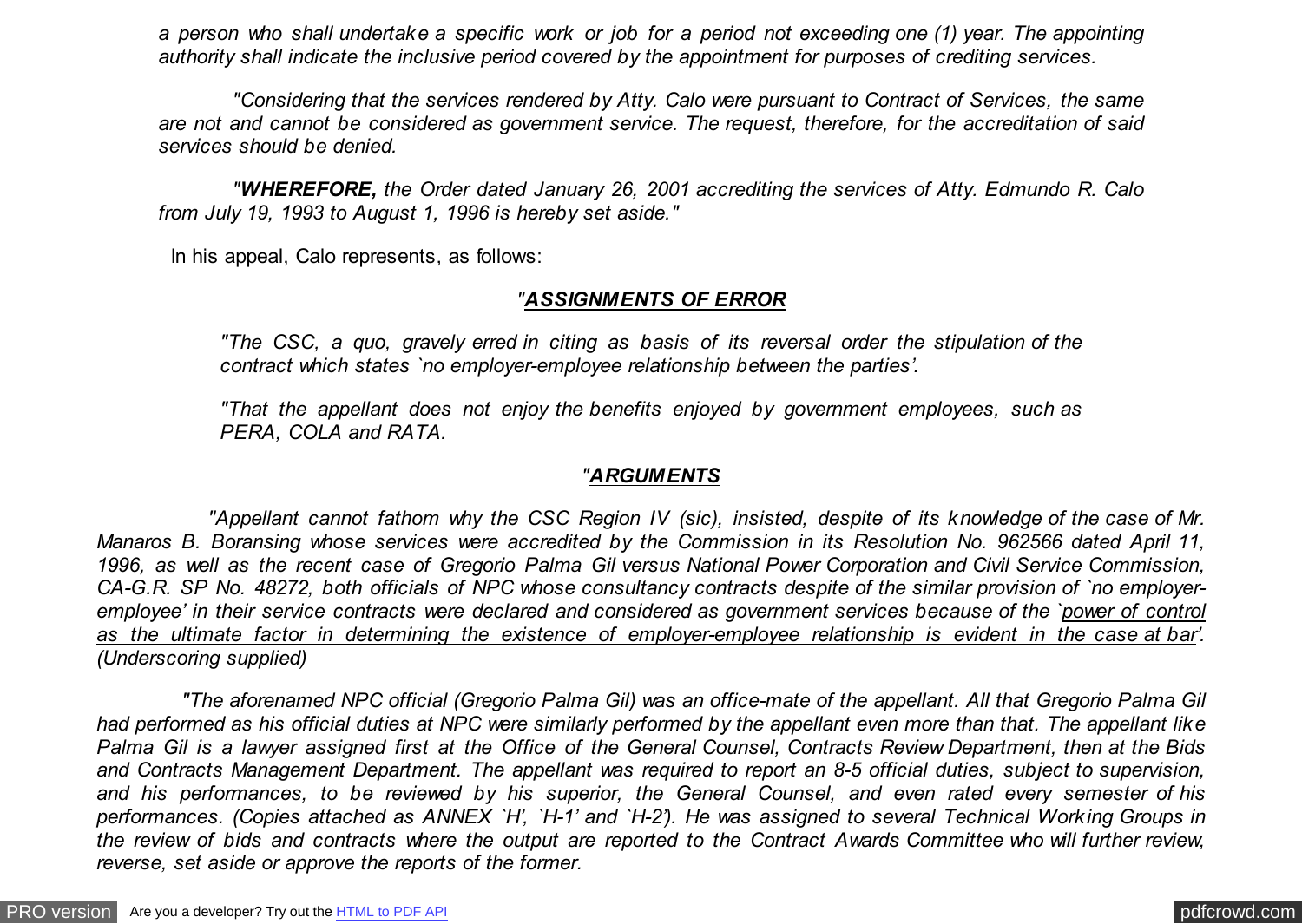*"On several instances, the appellant was even authorized to appear as NPC counsel in regular courts' cases in the event that regular handling lawyers were absent. As correctly stipulated in the contract, the appellant was tasked also to coordinate not only between NPC offices but as well as other agencies of the government involving contracts preparation and review (Article I- Scope of Services (2). And lastly, appellant under the contract was required `to make himself available for proper coordination during the weekends as may be deemed necessary by the General Counsel'. (Emphasis supplied) (Copy attached as ANNEX `I', `I-1', `I-2' and `I-3')*

 *"Simply put, in the cited case of Traders Royal Bank vs. NLRC, G.R. No. 127864, December 22, 1999, the Supreme Court ruled that:*

 *`This Court has ruled that the existence of employer-employee relationship cannot be proved by merely showing the agreement of the parties. It is a question of fact which should be supported by substantial evidence. And in determining the existence of such relationship the elements usually considered are: (a) the selection of the employee; (b) the payment of wages; (c) the power of dismissal; (d) power to control the employees' conduct, with the control test generally assuming primacy in the over-all consideration.'*

 *"Lastly, since appellant was also required to be rated in his performances by his superiors, his entitlement to salary adjustment were made basis the rating that he got therefrom. In fact, in several instances that the appellant had availed of salary increases based on his performances as recommended by his superior, made as basis was the total monthly compensation of the regular lawyers who are receiving PERA, COLA and RATA. (Copy attached as ANNEX `J' and `J-1')"*

 Records show that on July 17, 1993, Calo sought permission from the Commission on Audit to transfer employment to the National Power Corporation effective July 19, 1993. The request was granted. From July 21, 1994 until August 1, 1996, Calo rendered service to the NAPOCOR by virtue of a contract of service. No evidence was presented to show that he rendered service to the NAPOCOR during the intervening period of July 19, 1993 to July 20, 1994. The contract herein submitted was executed on July 21, 1994.

 Apparently, the contract was not renewed upon its expiration on August 1, 1996. Thereafter, Calo sought the accreditation of his services at the NAPOCOR as government service before the CSC-NCR. Submitted in support of the request was the Performance Appraisal Report for the periods 1995 to 1996. Similarly, NAPOCOR Memorandum dated May 10, 1995 denominated as Compensation Adjustments of NAPOCOR Contractors was transmitted showing therein the increase of Calo's compensation together with other NAPOCOR contractors.

 In CSC-NCR Order dated January 26, 2001, Calo's request was granted. Thus, his services from July 19, 1993 to August 1, 1996 was approved as government service. As earlier noted, there is no evidence to establish the fact that Calo rendered service from July 19, 1993 to July 20, 1994 to the NAPOCOR.

On February 26, 2001, Noli E. Pomperada, Acting Division Manager A, Compensation and Benefits Management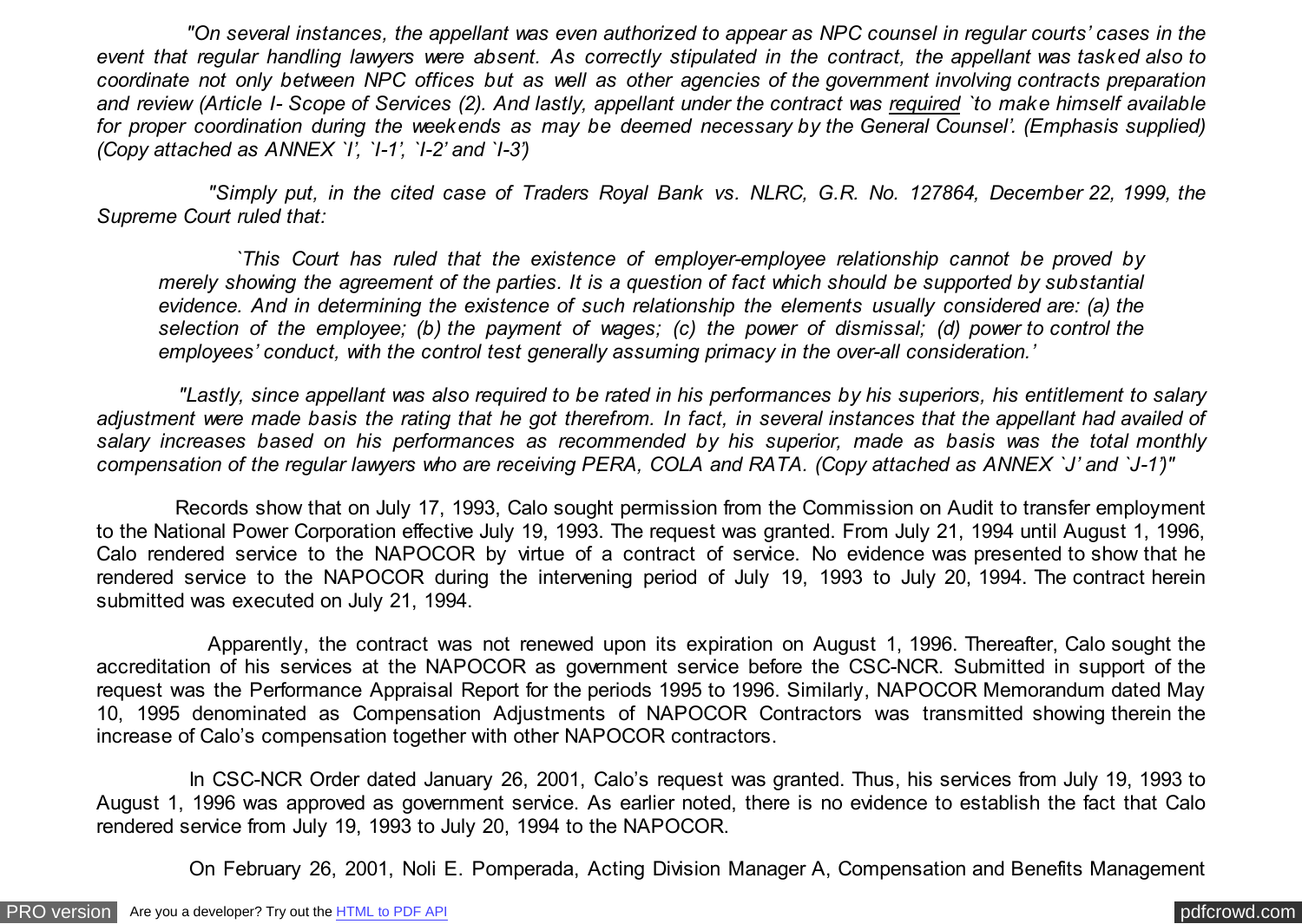Division, NAPOCOR, inquired from the CSC-NCR whether the services rendered by NAPOCOR personnel whose employment was governed by a contract of service may be recorded and accredited as government service. Also, he requested opinion whether Calo is entitled to earn leave credits in view of the accreditation of his services. The queries were responded to in CSC-NCR letter dated March 28, 2001, as follows:

*"Together with your letter is a copy of the contract of services entered into by and between Francisco L. Viray, President, National Power Corporation and Atty. Edmundo R. Calo which commenced on July 20, 1994. Also submitted is a copy of the Order issued by this Office on January 26, 2001, accrediting the services actually rendered by Atty. Calo covering the period from July 19, 1993 to August, 1996.*

*"With respect to the first issue, please be informed that contract of service is not covered by Civil Service Law, rules and regulations pursuant to CSC Memorandum Circular No. 38, s. 1993, as amended by CSC Memorandum Circular No. 40, s. 1998 and CSC Memorandum Circular No. 15, s. 1999. In the instant case, the services rendered by Atty. Calo as governed by said contract is not considered government service more so that `no employer-employee relationship' is expressly provided therein.*

*"On the second issue, only those employees who are appointed under contractual status as of September 27, 1999 shall earn vacation and sick leave credits (underscoring supplied). In the instant case, Atty. Calo was not appointed under contractual status. His services at the National Power Corporation was covered by a contract which is not governed by the Civil Service Law, rules and regulations. Thus, he is not entitled to vacation and sick leave credits during the period covered by said contract. Moreover, contractual personnel during that time do not earn leave credits. We reiterate that it was only after the issuance of CSC Memorandum Circular No. 14, s. 1999 that contractual personnel were allowed to earn leave credits. Said Memorandum took effect of August 27, 1999.*

*"Finally, please be informed that the Order dated January 26, 2001 accrediting the services on Atty. Calo from July 19, 1993 to August 1, 1996 was set aside in an Order dated March 23, 2001."*

 In view of Pomperada's query, a re-evaluation of Calo's contract was undertaken by the CSC-NCR. Upon its determination of the express declaration in the contract that no employer-employee relationship exists between Calo and the NAPOCOR, the CSC-NCR issued an Order dated March 23, 2001 setting aside its Order dated January 26, 2001. Hence, this appeal.

 After a circumspect evaluation of the records of the case, the Commission rules that the services rendered by Calo from the July 21, 1994 to August 1, 1996 fall within the coverage of contractual appointment and not contract of service, thus creditable as government service.

The existence of employer-employee relationship between Calo and the NAPOCOR is apparent from the stipulations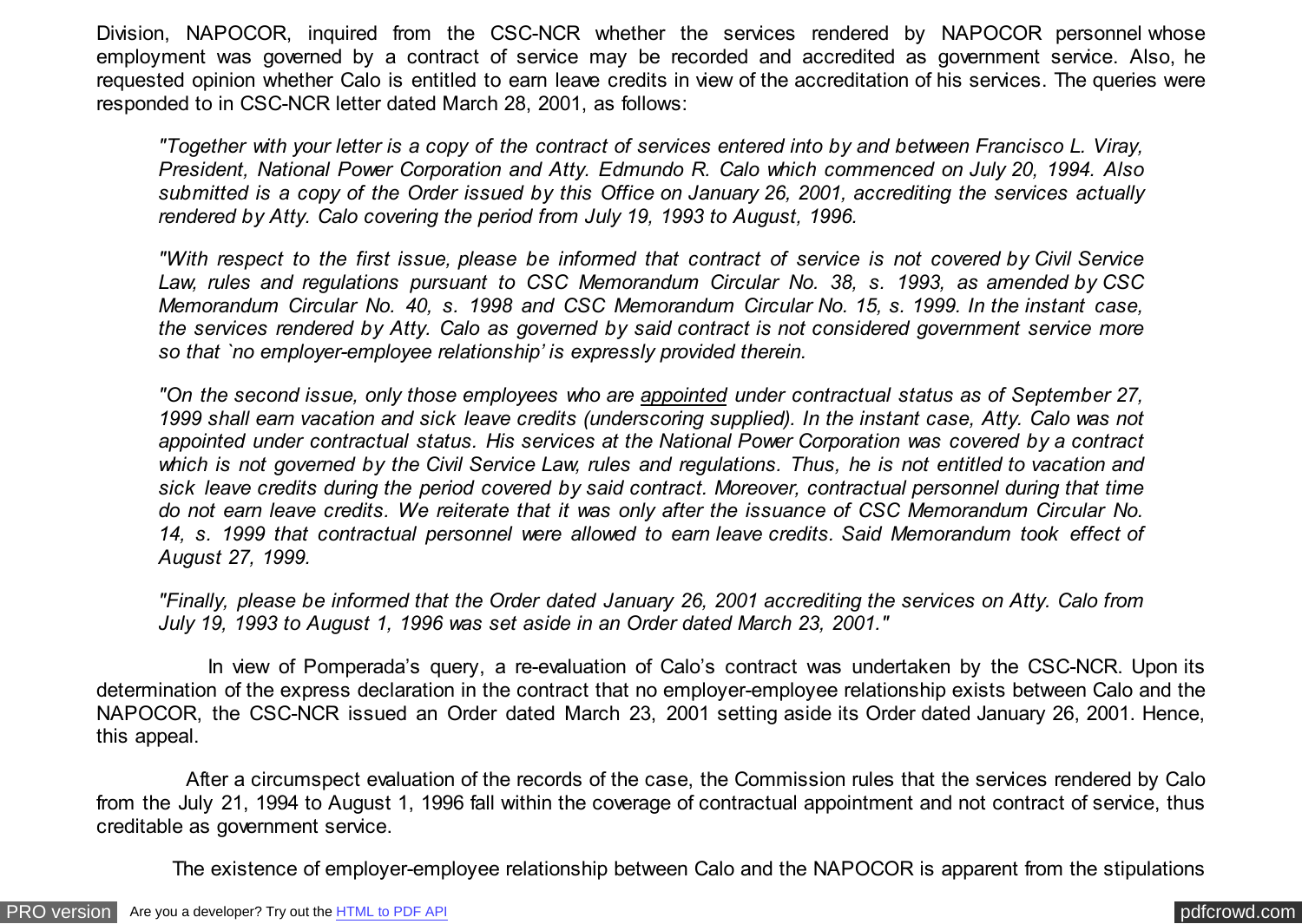of the contract notarized on July 21, 1994. The element of control and supervision, the foremost consideration taken in determining whether a service is rendered by an employee, in the discharge of duties is more than evident therefrom. This findings cannot be debunked by the express declaration in the contract that *"there exists no employer-employee relationship"* contained in Article V (Relationship). Thus, there is no occasion to apply the provisions of **Civil Service Commission Memorandum Circular No. 38, Series of 1993** governing engagement of services under a contract of service which was promulgated on September 10, 1993. For this purpose, the Circular shall be reproduced hereunder, as follows:

*"V. Contract of Services/Job Orders*

 *"Contract of Services and Job Orders refer to employment described as follows:*

*"1. The contract covers lump sum work or services such as janitorial, security or consultancy services where no employer-employee relationship exist;*

*"2. The job order covers piece of work or intermittent job of short duration not exceeding six months on a daily basis;*

*"3. The contracts of services and job orders are not covered by Civil Service Law, Rules and Regulations, but covered by COA rules;*

*"4. The employees involved in the contracts or job orders do not enjoy the benefits enjoyed by government employees, such as PERA, COLA and RATA.*

 *"As the services rendered under contracts of services and job orders are not considered as government services, they do not have to be submitted to the Civil Service Commission for approval."*

 Under the Circular, an individual's engagement shall be treated as falling within the scope of contract of service whenever the work rendered is lump sum or services such as janitorial, security or consultancy where there is no employeremployee relationship. A perusal of Calo's contract under Article I (Scope of Services) showed that he was tasked to perform contract preparation and review, to facilitate and coordinate between the Office of the Vice President - Contract Management and Services Group and other NAPOCOR offices *vis-a-vis* agencies of the government on the matter. On top thereof, Calo was required to perform any and all duties as may be assigned to him by the Vice President. By the nature of work assigned, there is no doubt that the duties imposed on him by the NAPOCOR can neither be classified as lump sum work nor considered consultancy services.

 The foregoing ruling is more evidently strengthened by the provision in the contract stating that Calo shall discharge his duties from Monday to Friday between the hours of eight o'clock in the morning and five o' clock in the afternoon. And that services shall also be demanded from him on weekends when necessary. In other words, Calo cannot perform his duties on his own desired time.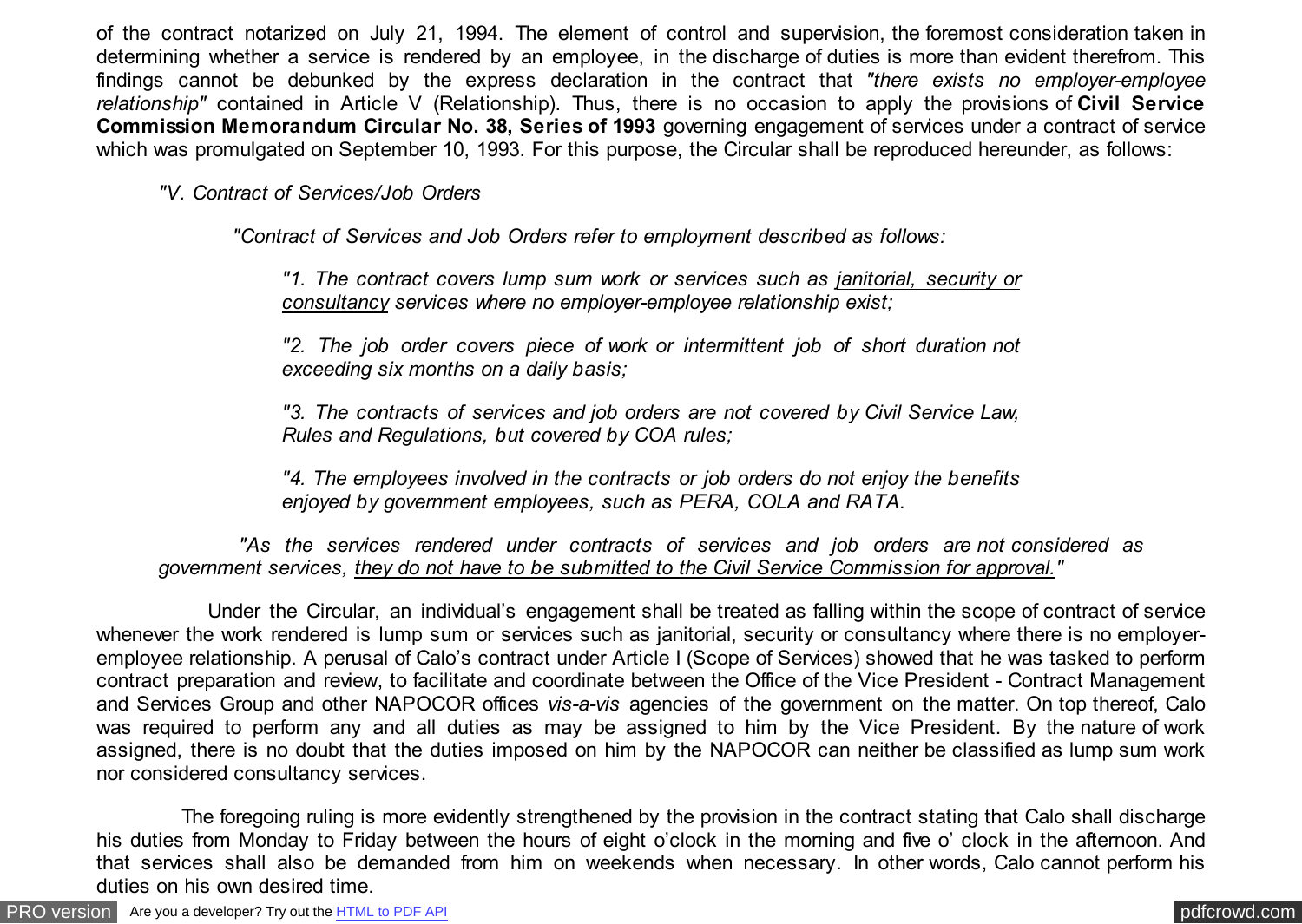It is noted that Calo's duties and responsibilities is not susceptible of partial performance or division into parts as would otherwise justify its classification into lump sum work. On the other hand, it requires continuous performance which cannot be punctuated by time. In the same vein, the duties imposed on him and performed by him are not advisory in nature as would fall within the scope of a consultancy service. This brings to fore the second requirement under the Circular which mandates that the job order covers piece work or intermittent job of short duration not exceeding six months on a daily basis. As earlier observed, the work assigned to Calo inherently requires continuous performance not terminable in a short period of time of six (6) months. In fact, Calo's contract lasts for one (1) year subject to renewal for another year. Thus, the service is not intermittent or of short duration.

 Anent the fourth requirement, the Circular fixes the presence of a stipulation to the effect that the individuals subject of the job order shall not enjoy the benefits enjoyed by government employees such as PERA, COLA AND RATA. Under Article III (Contractual Fee/Benefits), Calo is entitled to receive a fixed salary and other benefits specifically granted by the NAPOCOR's Board of Directors. In particular and whenever granted, mid-year and Christmas bonus, cash gift, medical consultations with NAPOCOR doctors and dentists and free medicine are extended to them.

 All told, evidence on record clearly manifests the existence of employer-employee relationship between the NAPOCOR and Calo. Thus, the services of Calo from July 21, 1994 until August 1, 1996 are considered government service.

 **WHEREFORE,** the appeal of Edmundo R. Calo is hereby **GRANTED.** Accordingly, Civil Service Commission - National Capital Region Order dated March 23, 2001 is set aside. The services of Calo from July 21, 1994 until August 1, 1996 is considered government service and, thus, creditable as such.

Quezon City, JAN 22 2003

(Original Signed) **KARINA CONSTANTINO-DAVID** Chairman

(Original Signed) **JOSE F. ERESTAIN, JR. Commissioner**